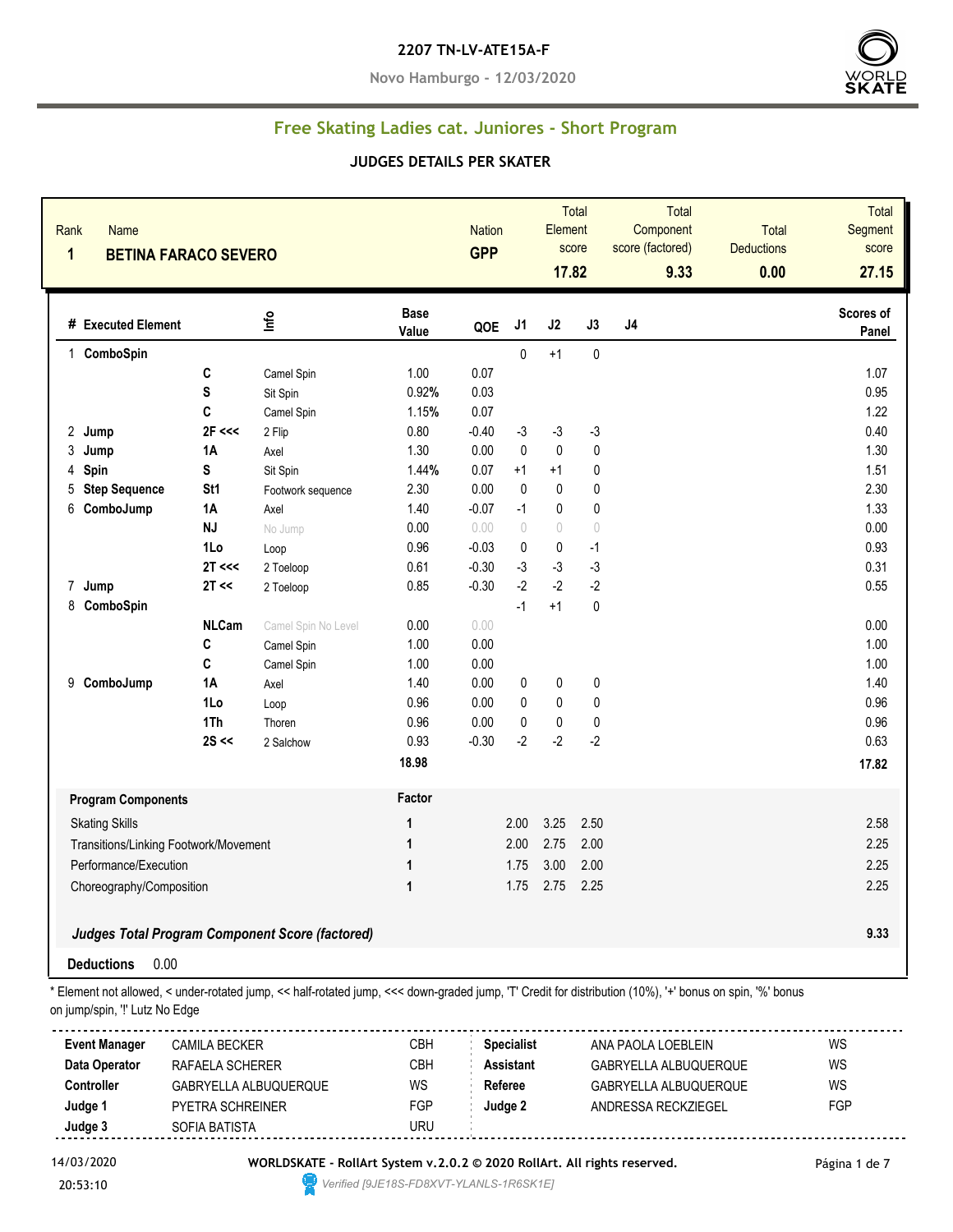#### **JUDGES DETAILS PER SKATER**

| Rank<br>$\overline{2}$ | <b>Name</b><br><b>MARIANA TREIB</b>                    |                 |                     | <b>Nation</b><br><b>CXL</b> |         | Element<br>15.02 | Total<br>score | <b>Total</b><br>Component<br>score (factored)<br>9.08 | <b>Total</b><br><b>Deductions</b><br>0.00 | Total<br>Segment<br>score<br>24.10 |                    |
|------------------------|--------------------------------------------------------|-----------------|---------------------|-----------------------------|---------|------------------|----------------|-------------------------------------------------------|-------------------------------------------|------------------------------------|--------------------|
|                        | # Executed Element                                     |                 | ۴ů                  | <b>Base</b><br>Value        | QOE     | J1               | J2             | J3                                                    | J <sub>4</sub>                            |                                    | Scores of<br>Panel |
|                        | 1 ComboJump                                            | 1A              | Axel                | 1.40                        | 0.00    | $\pmb{0}$        | $\pmb{0}$      | $\pmb{0}$                                             |                                           |                                    | 1.40               |
|                        |                                                        | <b>NJ</b>       | No Jump             | 0.00                        | 0.00    | $\bigcirc$       | $\bigcirc$     | $\bigcirc$                                            |                                           |                                    | 0.00               |
|                        |                                                        | 1Th <           | Thoren              | 0.67                        | $-0.10$ | $-1$             | $-1$           | $-1$                                                  |                                           |                                    | 0.57               |
|                        |                                                        | 2S              | 2 Salchow           | 1.85                        | $-0.07$ | 0                | 0              | $-1$                                                  |                                           |                                    | 1.78               |
|                        | 2 Jump                                                 | 2T <            | 2 Toeloop           | 1.19                        | $-0.20$ | $-1$             | $-1$           | $-1$                                                  |                                           |                                    | 0.99               |
| 3                      | Spin                                                   | <b>NLCam</b>    | Camel Spin No Level | 0.00                        | 0.00    | $-3$             | $-2$           | $-3$                                                  |                                           |                                    | 0.00               |
| 4                      | Jump                                                   | 2S              | 2 Salchow           | 1.70                        | $-0.23$ | $-1$             | $-1$           | $-2$                                                  |                                           |                                    | 1.47               |
| 5                      | ComboJump                                              | <b>1A</b>       | Axel                | 1.40                        | 0.00    | 0                | 0              | $\pmb{0}$                                             |                                           |                                    | 1.40               |
|                        |                                                        | 1Lo             | Loop                | 0.96                        | 0.00    | 0                | 0              | 0                                                     |                                           |                                    | 0.96               |
|                        |                                                        | 1Lo             | Loop                | 0.96                        | 0.00    | $\mathbf 0$      | $\mathbf{0}$   | 0                                                     |                                           |                                    | 0.96               |
|                        |                                                        | 1Th             | Thoren              | 0.96                        | 0.00    | 0                | $\mathbf{0}$   | $\pmb{0}$                                             |                                           |                                    | 0.96               |
|                        | 6 ComboSpin                                            |                 |                     |                             |         | $\Omega$         | $\mathbf{0}$   | $-2$                                                  |                                           |                                    |                    |
|                        |                                                        | <b>NLCam</b>    | Camel Spin No Level | $0.00*$                     |         |                  |                |                                                       |                                           |                                    |                    |
|                        |                                                        | S               | Sit Spin            | $0.80*$                     |         |                  |                |                                                       |                                           |                                    |                    |
|                        |                                                        | <b>NLSit</b>    | Sit Spin No Level   | $0.00*$                     |         |                  |                |                                                       |                                           |                                    |                    |
| 7                      | <b>Step Sequence</b>                                   | St <sub>2</sub> | Footwork sequence   | 3.30                        | 0.00    | 0                | 0              | 0                                                     |                                           |                                    | 3.30               |
| 8                      | Jump                                                   | 1A              | Axel                | 1.30                        | $-0.07$ | $\pmb{0}$        | 0              | $-1$                                                  |                                           |                                    | 1.23               |
| 9                      | ComboSpin                                              |                 |                     |                             |         | $-1$             | $-1$           | $-2$                                                  |                                           |                                    |                    |
|                        |                                                        | C               | Camel Spin          | $1.00*$                     |         |                  |                |                                                       |                                           |                                    |                    |
|                        |                                                        | <b>NLCam</b>    | Camel Spin No Level | $0.00*$                     |         |                  |                |                                                       |                                           |                                    |                    |
|                        |                                                        | U               | Upright Spin        | $0.50*$                     |         |                  |                |                                                       |                                           |                                    |                    |
|                        |                                                        |                 |                     | 15.69                       |         |                  |                |                                                       |                                           |                                    | 15.02              |
|                        | <b>Program Components</b>                              |                 |                     | Factor                      |         |                  |                |                                                       |                                           |                                    |                    |
|                        | <b>Skating Skills</b>                                  |                 |                     | 1                           |         | 2.50             | 2.25           | 2.75                                                  |                                           |                                    | 2.50               |
|                        | Transitions/Linking Footwork/Movement                  |                 |                     | 1                           |         | 2.25             | 2.00           | 2.50                                                  |                                           |                                    | 2.25               |
|                        | Performance/Execution                                  |                 |                     | $\mathbf{1}$                |         | 2.00             | 2.00           | 2.25                                                  |                                           |                                    | 2.08               |
|                        | Choreography/Composition                               |                 |                     | $\mathbf{1}$                |         | 2.25             | 2.00           | 2.50                                                  |                                           |                                    | 2.25               |
|                        |                                                        |                 |                     |                             |         |                  |                |                                                       |                                           |                                    |                    |
|                        | <b>Judges Total Program Component Score (factored)</b> |                 |                     |                             |         |                  |                |                                                       | 9.08                                      |                                    |                    |
|                        | 0.00<br><b>Deductions</b>                              |                 |                     |                             |         |                  |                |                                                       |                                           |                                    |                    |

\* Element not allowed, < under-rotated jump, << half-rotated jump, <<< down-graded jump, 'T' Credit for distribution (10%), '+' bonus on spin, '%' bonus on jump/spin, '!' Lutz No Edge

| <b>Event Manager</b> | CAMILA BECKER           | CBH | <b>Specialist</b> | ANA PAOLA LOEBLEIN    | WS  |
|----------------------|-------------------------|-----|-------------------|-----------------------|-----|
| Data Operator        | RAFAELA SCHERER         | СВН | <b>Assistant</b>  | GABRYELLA ALBUQUERQUE | WS  |
| <b>Controller</b>    | GABRYELLA ALBUQUERQUE   | WS  | Referee           | GABRYELLA ALBUQUERQUE | WS  |
| Judge 1              | <b>PYETRA SCHREINER</b> | FGP | Judae 2           | ANDRESSA RECKZIEGEL   | FGP |
| Judge 3              | SOFIA BATISTA           | URU |                   |                       |     |

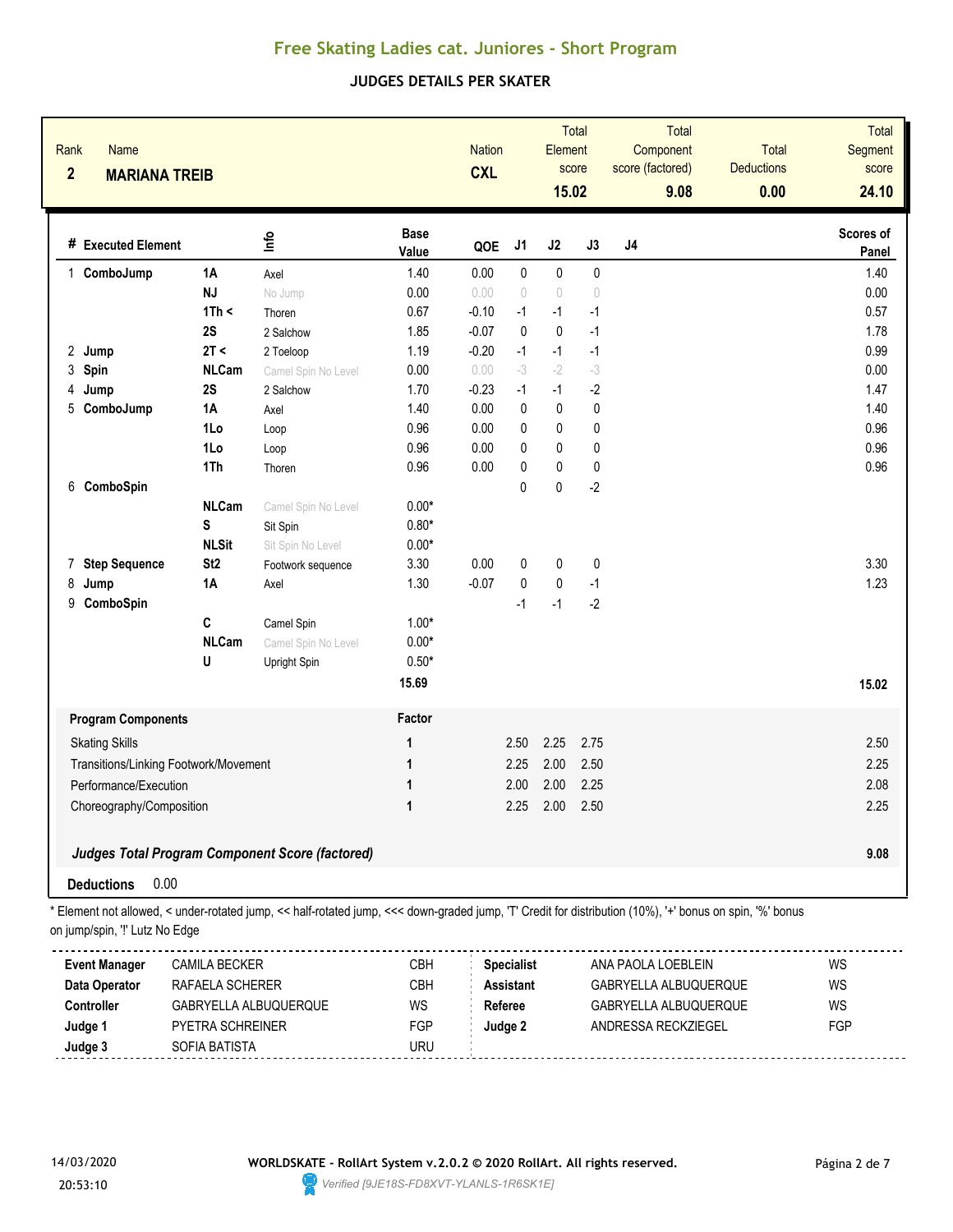### **JUDGES DETAILS PER SKATER**

| <b>Name</b><br>Rank<br>3<br><b>ISABELA GRANDO</b> |                      |                                                                                                                                                          |                      | <b>Nation</b><br><b>EPA</b> |                   | Element<br>14.25 | Total<br>score | Total<br>Component<br>score (factored)<br>7.92 | <b>Total</b><br><b>Deductions</b><br>$-1.00$ | <b>Total</b><br>Segment<br>score<br>21.17 |
|---------------------------------------------------|----------------------|----------------------------------------------------------------------------------------------------------------------------------------------------------|----------------------|-----------------------------|-------------------|------------------|----------------|------------------------------------------------|----------------------------------------------|-------------------------------------------|
| # Executed Element                                |                      | <u>lnfo</u>                                                                                                                                              | <b>Base</b><br>Value | QOE                         | J1                | J2               | J3             | J <sub>4</sub>                                 |                                              | Scores of<br>Panel                        |
| ComboJump<br>1                                    | 1F                   | Flip                                                                                                                                                     | 0.86                 | 0.00                        | 0                 | 0                | 0              |                                                |                                              | 0.86                                      |
|                                                   | 1Lo                  | Loop                                                                                                                                                     | 0.96                 | 0.00                        | 0                 | $\mathbf 0$      | 0              |                                                |                                              | 0.96                                      |
|                                                   | 1Th                  | Thoren                                                                                                                                                   | 0.96                 | 0.00                        | 0                 | $\mathbf{0}$     | 0              |                                                |                                              | 0.96                                      |
|                                                   | 2S                   | 2 Salchow                                                                                                                                                | 1.85                 | 0.00                        | 0                 | $\pmb{0}$        | 0              |                                                |                                              | 1.85                                      |
| 2 ComboSpin                                       |                      |                                                                                                                                                          |                      |                             | $-1$              | $-1$             | $-2$           |                                                |                                              |                                           |
|                                                   | C                    | Camel Spin                                                                                                                                               | 1.00                 | $-0.27$                     |                   |                  |                |                                                |                                              | 0.73                                      |
|                                                   | <b>NLSit</b>         | Sit Spin No Level                                                                                                                                        | 0.00                 | 0.00                        |                   |                  |                |                                                |                                              | 0.00                                      |
|                                                   | U                    | Upright Spin                                                                                                                                             | 0.50                 | $-0.13$                     |                   |                  |                |                                                |                                              | 0.37                                      |
| <b>Step Sequence</b><br>3                         | St <sub>2</sub>      | Footwork sequence                                                                                                                                        | 3.30                 | $-0.10$                     | 0                 | 0                | $-1$           |                                                |                                              | 3.20                                      |
| 4<br>Jump                                         | 2S <                 | 2 Salchow                                                                                                                                                | 1.19                 | $-0.20$                     | $-1$              | $-1$             | $-1$           |                                                |                                              | 0.99                                      |
| ComboJump<br>5                                    | 1A                   | Axel                                                                                                                                                     | 1.40                 | $-0.23$                     | $-1$              | $-1$             | $-2$           |                                                |                                              | 1.17                                      |
|                                                   | 1T                   | Toeloop                                                                                                                                                  | 0.61                 | $-0.03$                     | 0                 | 0                | $-1$           |                                                |                                              | 0.58                                      |
| Spin<br>6                                         | C                    | Camel Spin                                                                                                                                               | 1.00                 | 0.00                        | 0                 | 0                | $\pmb{0}$      |                                                |                                              | 1.00                                      |
| 7<br>Jump                                         | 1A                   | Axel                                                                                                                                                     | 1.30                 | $-0.20$                     | $-1$              | $-1$             | $-1$           |                                                |                                              | 1.10                                      |
| 8<br>Jump                                         | 2T <                 | 2 Toeloop                                                                                                                                                | 0.85                 | $-0.37$                     | $-3$              | $-2$             | $-3$           |                                                |                                              | 0.48                                      |
| 9<br>ComboSpin                                    |                      |                                                                                                                                                          |                      |                             | -3                | $-3$             | $-3$           |                                                |                                              |                                           |
|                                                   | C                    | Camel Spin                                                                                                                                               | $1.00*$              |                             |                   |                  |                |                                                |                                              |                                           |
|                                                   | <b>NLCam</b>         | Camel Spin No Level                                                                                                                                      | $0.00*$              |                             |                   |                  |                |                                                |                                              |                                           |
|                                                   |                      |                                                                                                                                                          | 15.78                |                             |                   |                  |                |                                                |                                              | 14.25                                     |
| <b>Program Components</b>                         |                      |                                                                                                                                                          | Factor               |                             |                   |                  |                |                                                |                                              |                                           |
| <b>Skating Skills</b>                             |                      |                                                                                                                                                          | $\mathbf 1$          |                             | 2.25              | 2.00             | 1.75           |                                                |                                              | 2.00                                      |
| Transitions/Linking Footwork/Movement             |                      |                                                                                                                                                          | 1                    |                             | 2.00              | 1.75             | 2.00           |                                                |                                              | 1.92                                      |
| Performance/Execution                             |                      |                                                                                                                                                          | 1                    |                             | 2.00              | 2.25             | 1.75           |                                                |                                              | 2.00                                      |
| Choreography/Composition                          |                      |                                                                                                                                                          | 1                    |                             | 2.00              | 2.00             | 2.00           |                                                |                                              | 2.00                                      |
|                                                   |                      | <b>Judges Total Program Component Score (factored)</b>                                                                                                   |                      |                             |                   |                  |                |                                                |                                              | 7.92                                      |
| $-1.00$<br><b>Deductions</b>                      | Falls:1              |                                                                                                                                                          |                      |                             |                   |                  |                |                                                |                                              |                                           |
| on jump/spin, "!' Lutz No Edge                    |                      | * Element not allowed, < under-rotated jump, << half-rotated jump, <<< down-graded jump, 'T' Credit for distribution (10%), '+' bonus on spin, '%' bonus |                      |                             |                   |                  |                |                                                |                                              |                                           |
| <b>Event Manager</b>                              | <b>CAMILA BECKER</b> |                                                                                                                                                          | CBH                  |                             | <b>Specialist</b> |                  |                | ANA PAOLA LOEBLEIN                             |                                              | WS                                        |
| Data Operator                                     | RAFAELA SCHERER      |                                                                                                                                                          | CBH                  |                             | <b>Assistant</b>  |                  |                | GABRYELLA ALBUQUERQUE                          |                                              | WS                                        |

| <b>Event Manager</b> | <b>CAMILA BECKER</b>    | CBH        | <b>Specialist</b> | ANA PAOLA LOEBLEIN    | WS  |
|----------------------|-------------------------|------------|-------------------|-----------------------|-----|
| Data Operator        | RAFAELA SCHERER         | CBH        | Assistant         | GABRYELLA ALBUQUERQUE | WS  |
| Controller           | GABRYELLA ALBUQUERQUE   | WS         | Referee           | GABRYELLA ALBUQUERQUE | WS  |
| Judge 1              | <b>PYETRA SCHREINER</b> | <b>FGP</b> | Judae 2           | ANDRESSA RECKZIEGEL   | FGP |
| Judge 3              | SOFIA BATISTA           | URU        |                   |                       |     |

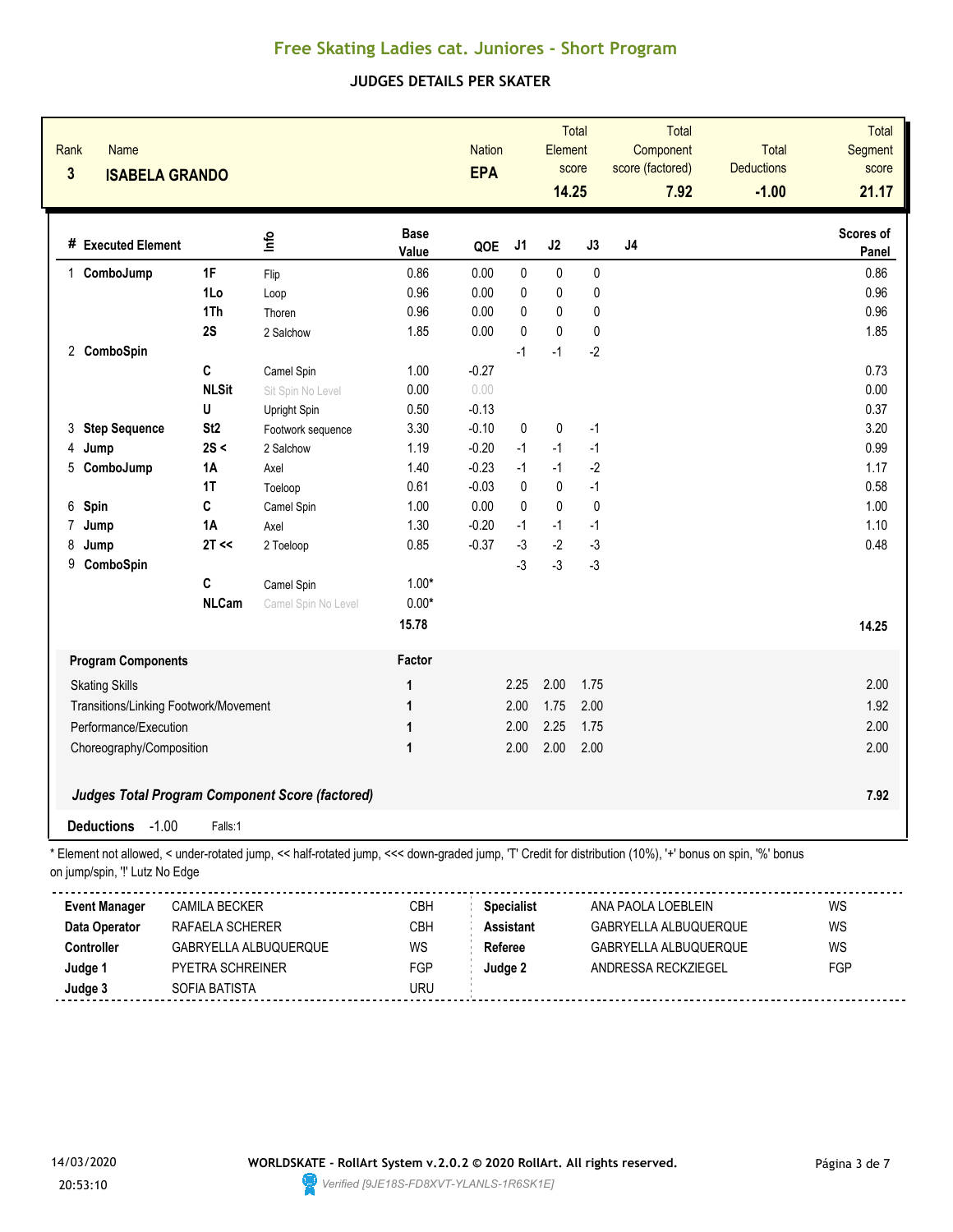### **JUDGES DETAILS PER SKATER**

| Rank<br><b>Name</b><br>4              | <b>GABRIELLE GRINGS HAMME</b> |                                                                                                                                                          |                      | <b>Nation</b><br><b>PAP</b> |                   | Element<br>14.83 | <b>Total</b><br>score | Total<br>Component<br>score (factored)<br>7.75 | Total<br><b>Deductions</b><br>$-2.00$ | Total<br>Segment<br>score<br>20.58 |
|---------------------------------------|-------------------------------|----------------------------------------------------------------------------------------------------------------------------------------------------------|----------------------|-----------------------------|-------------------|------------------|-----------------------|------------------------------------------------|---------------------------------------|------------------------------------|
| # Executed Element                    |                               | ۴ů                                                                                                                                                       | <b>Base</b><br>Value | QOE                         | J1                | J2               | J3                    | J4                                             |                                       | Scores of<br>Panel                 |
| Jump<br>1                             | 2T <                          | 2 Toeloop                                                                                                                                                | 1.19                 | $-0.27$                     | $-1$              | $-2$             | $-2$                  |                                                |                                       | 0.92                               |
| 2<br>Jump                             | 2S                            | 2 Salchow                                                                                                                                                | 1.70                 | $-0.20$                     | $-1$              | $-1$             | $-1$                  |                                                |                                       | 1.50                               |
| 3<br>Spin                             | <b>NLCam</b>                  | Camel Spin No Level                                                                                                                                      | 0.00                 | 0.00                        | $-3$              | $-3$             | $-3$                  |                                                |                                       | 0.00                               |
| Jump<br>4                             | 2F <                          | 2 Flip                                                                                                                                                   | 1.40                 | $-0.27$                     | $-1$              | $-1$             | $-2$                  |                                                |                                       | 1.13                               |
| 5<br>ComboJump                        | 1Lo                           | Loop                                                                                                                                                     | 0.96                 | 0.00                        | 0                 | $\pmb{0}$        | 0                     |                                                |                                       | 0.96                               |
|                                       | 1Th                           | Thoren                                                                                                                                                   | 0.96                 | 0.00                        | $\Omega$          | $\pmb{0}$        | $\mathbf 0$           |                                                |                                       | 0.96                               |
|                                       | 2S                            | 2 Salchow                                                                                                                                                | 1.85                 | $-0.30$                     | $-1$              | $-2$             | -3                    |                                                |                                       | 1.55                               |
| 6<br>Spin                             | <b>NLCam</b>                  | Camel Spin No Level                                                                                                                                      | 0.00                 | 0.00                        | $-3$              | $-3$             | -3                    |                                                |                                       | 0.00                               |
| 7<br><b>Step Sequence</b>             | St <sub>1</sub>               | Footwork sequence                                                                                                                                        | 2.30                 | 0.00                        | $\mathbf{0}$      | 0                | 0                     |                                                |                                       | 2.30                               |
| ComboJump<br>8                        | 1F                            | Flip                                                                                                                                                     | 0.86                 | 0.00                        | 0                 | 0                | 0                     |                                                |                                       | 0.86                               |
|                                       | 1Lo                           | Loop                                                                                                                                                     | 0.96                 | 0.00                        | 0                 | 0                | 0                     |                                                |                                       | 0.96                               |
|                                       | 1Th                           | Thoren                                                                                                                                                   | 0.96                 | 0.00                        | $\mathbf{0}$      | $\mathbf{0}$     | 0                     |                                                |                                       | 0.96                               |
|                                       | 2F <                          | 2 Flip                                                                                                                                                   | 1.60                 | $-0.27$                     | $-1$              | $-1$             | $-2$                  |                                                |                                       | 1.33                               |
| 9 ComboSpin                           |                               |                                                                                                                                                          |                      |                             | $-1$              | $-1$             | $-2$                  |                                                |                                       |                                    |
|                                       | $\mathbf{C}$                  | Camel Spin                                                                                                                                               | 1.00                 | $-0.27$                     |                   |                  |                       |                                                |                                       | 0.73                               |
|                                       | S                             | Sit Spin                                                                                                                                                 | 0.80                 | $-0.13$                     |                   |                  |                       |                                                |                                       | 0.67                               |
|                                       | <b>NLSit</b>                  | Sit Spin No Level                                                                                                                                        | 0.00                 | 0.00                        |                   |                  |                       |                                                |                                       | 0.00                               |
|                                       | U                             | Upright Spin                                                                                                                                             | $0.50*$              |                             |                   |                  |                       |                                                |                                       |                                    |
|                                       |                               |                                                                                                                                                          | 16.54                |                             |                   |                  |                       |                                                |                                       | 14.83                              |
| <b>Program Components</b>             |                               |                                                                                                                                                          | Factor               |                             |                   |                  |                       |                                                |                                       |                                    |
| <b>Skating Skills</b>                 |                               |                                                                                                                                                          | 1                    |                             | 2.25              | 2.00             | 2.50                  |                                                |                                       | 2.25                               |
| Transitions/Linking Footwork/Movement |                               |                                                                                                                                                          | 1                    |                             | 1.75              | 1.75             | 2.00                  |                                                |                                       | 1.83                               |
| Performance/Execution                 |                               |                                                                                                                                                          | 1                    |                             | 1.75              | 1.75             | 1.75                  |                                                |                                       | 1.75                               |
| Choreography/Composition              |                               |                                                                                                                                                          | $\mathbf{1}$         |                             | 2.00              | 2.00             | 1.75                  |                                                |                                       | 1.92                               |
|                                       |                               | <b>Judges Total Program Component Score (factored)</b>                                                                                                   |                      |                             |                   |                  |                       |                                                |                                       | 7.75                               |
| <b>Deductions</b>                     | $-2.00$<br>Falls:2            |                                                                                                                                                          |                      |                             |                   |                  |                       |                                                |                                       |                                    |
| on jump/spin, "!' Lutz No Edge        |                               | * Element not allowed, < under-rotated jump, << half-rotated jump, <<< down-graded jump, 'T' Credit for distribution (10%), '+' bonus on spin, '%' bonus |                      |                             |                   |                  |                       |                                                |                                       |                                    |
| <b>Event Manager</b>                  | <b>CAMILA BECKER</b>          |                                                                                                                                                          | CBH                  |                             | <b>Specialist</b> |                  |                       | ANA PAOLA LOEBLEIN                             |                                       | WS                                 |
| Data Operator                         | RAFAELA SCHERER               |                                                                                                                                                          | CBH                  |                             | <b>Assistant</b>  |                  |                       | GABRYELLA ALBUQUERQUE                          |                                       | WS                                 |
| Controller                            | GABRYELLA ALBUQUERQUE         |                                                                                                                                                          | WS                   |                             | Referee           |                  |                       | GABRYELLA ALBUQUERQUE                          |                                       | WS                                 |

**Judge 3** SOFIA BATISTA SOFIA BATISTA



**Judge 1** PYETRA SCHREINER FGP **Judge 2** ANDRESSA RECKZIEGEL FGP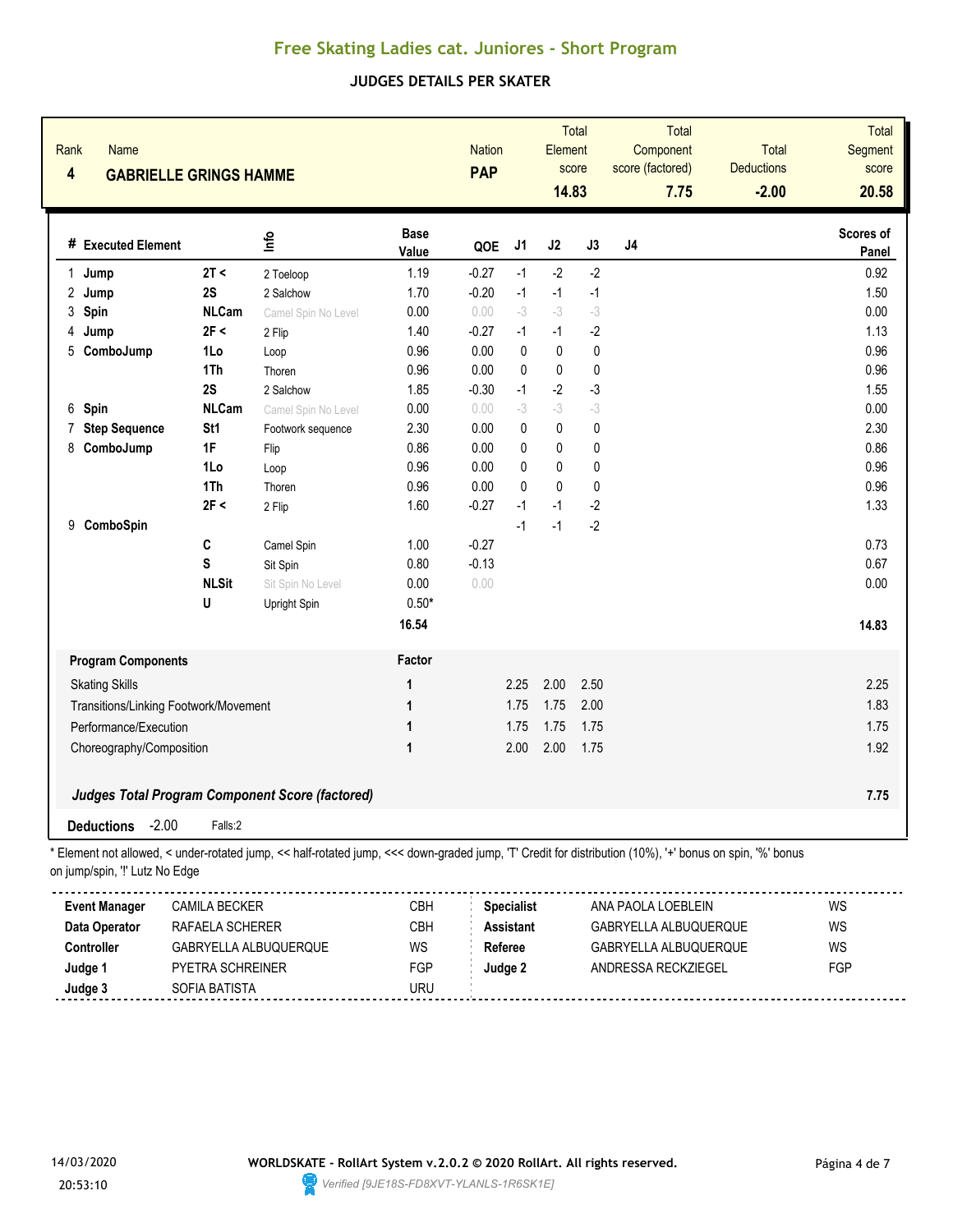### **JUDGES DETAILS PER SKATER**

| Rank<br><b>Name</b><br>$5\phantom{.0}$ | <b>EDUARDA OWICKI</b> |                                                        |                      | <b>Nation</b><br><b>EPA</b> |              | Element<br>14.42 | <b>Total</b><br>score | <b>Total</b><br>Component<br>score (factored)<br>6.16 | <b>Total</b><br><b>Deductions</b><br>$-1.00$ | Total<br>Segment<br>score<br>19.58 |
|----------------------------------------|-----------------------|--------------------------------------------------------|----------------------|-----------------------------|--------------|------------------|-----------------------|-------------------------------------------------------|----------------------------------------------|------------------------------------|
| # Executed Element                     |                       | lnfo                                                   | <b>Base</b><br>Value | QOE                         | J1           | J2               | J3                    | J <sub>4</sub>                                        |                                              | Scores of<br>Panel                 |
| ComboJump<br>$\mathbf 1$               | 1A                    | Axel                                                   | 1.40                 | 0.00                        | 0            | $\pmb{0}$        | 0                     |                                                       |                                              | 1.40                               |
|                                        | 1Lo                   | Loop                                                   | 0.96                 | 0.00                        | 0            | 0                | 0                     |                                                       |                                              | 0.96                               |
|                                        | 1Th                   | Thoren                                                 | 0.96                 | 0.00                        | 0            | $\mathbf{0}$     | 0                     |                                                       |                                              | 0.96                               |
|                                        | 1F                    | Flip                                                   | 0.86                 | 0.00                        | 0            | $\mathbf 0$      | 0                     |                                                       |                                              | 0.86                               |
| 2 ComboSpin                            |                       |                                                        |                      |                             | 0            | $+1$             | $\pmb{0}$             |                                                       |                                              |                                    |
|                                        | C                     | Camel Spin                                             | 1.00                 | 0.07                        |              |                  |                       |                                                       |                                              | 1.07                               |
|                                        | ${\bf S}$             | Sit Spin                                               | 0.80                 | 0.03                        |              |                  |                       |                                                       |                                              | 0.83                               |
|                                        | U                     | Upright Spin                                           | 0.50                 | 0.03                        |              |                  |                       |                                                       |                                              | 0.53                               |
| 3 Step Sequence                        | <b>StB</b>            | Footwork sequence                                      | 1.80                 | $-0.40$                     | $-1$         | $-1$             | $-2$                  |                                                       |                                              | 1.40                               |
| Jump<br>4                              | $2S \ll$              | 2 Salchow                                              | 0.85                 | $-0.37$                     | $-3$         | $-2$             | $-3$                  |                                                       |                                              | 0.48                               |
| ComboJump<br>5                         | 1F                    | Flip                                                   | 0.86                 | 0.00                        | 0            | 0                | $\pmb{0}$             |                                                       |                                              | 0.86                               |
|                                        | 1Lo                   | Loop                                                   | 0.96                 | 0.00                        | 0            | 0                | 0                     |                                                       |                                              | 0.96                               |
|                                        | 1Th                   | Thoren                                                 | 0.96                 | 0.00                        | 0            | $\mathbf{0}$     | 0                     |                                                       |                                              | 0.96                               |
|                                        | 1F                    | Flip                                                   | 0.86                 | $-0.13$                     | $-1$         | $-1$             | $-2$                  |                                                       |                                              | 0.73                               |
| Jump<br>6                              | $1A \ll $             | Axel                                                   | 0.40                 | $-0.40$                     | $-3$         | $-3$             | $-3$                  |                                                       |                                              | 0.00                               |
| 7 ComboSpin                            |                       |                                                        |                      |                             | $\mathbf{0}$ | $\mathbf{0}$     | $-2$                  |                                                       |                                              |                                    |
|                                        | S                     | Sit Spin                                               | 0.80                 | $-0.07$                     |              |                  |                       |                                                       |                                              | 0.73                               |
|                                        | S                     | Sit Spin                                               | 0.80                 | $-0.07$                     |              |                  |                       |                                                       |                                              | 0.73                               |
|                                        | U                     | Upright Spin                                           | 0.50                 | $-0.07$                     |              |                  |                       |                                                       |                                              | 0.43                               |
| 8 Jump                                 | 1Th <                 | Thoren                                                 | 0.63                 | $-0.10$                     | $-1$         | $-1$             | $-1$                  |                                                       |                                              | 0.53                               |
| 9 Spin                                 | <b>NLCam</b>          | Camel Spin No Level                                    | 0.00                 | 0.00                        | $-1$         | $-1$             | $-2$                  |                                                       |                                              | 0.00                               |
|                                        |                       |                                                        | 15.90                |                             |              |                  |                       |                                                       |                                              | 14.42                              |
| <b>Program Components</b>              |                       |                                                        | Factor               |                             |              |                  |                       |                                                       |                                              |                                    |
| <b>Skating Skills</b>                  |                       |                                                        | 1                    |                             | 1.50         | 1.75             | 1.50                  |                                                       |                                              | 1.58                               |
| Transitions/Linking Footwork/Movement  |                       |                                                        | 1                    |                             | 1.50         | 1.50             | 1.75                  |                                                       |                                              | 1.58                               |
| Performance/Execution                  |                       |                                                        | $\mathbf{1}$         |                             | 1.50         | 1.25             | 1.50                  |                                                       |                                              | 1.42                               |
| Choreography/Composition               |                       |                                                        | $\mathbf{1}$         |                             | 1.50         | 1.50             | 1.75                  |                                                       |                                              | 1.58                               |
|                                        |                       | <b>Judges Total Program Component Score (factored)</b> |                      |                             |              |                  |                       |                                                       |                                              | 6.16                               |
| <b>Deductions</b>                      | $-1.00$<br>Falls:1    |                                                        |                      |                             |              |                  |                       |                                                       |                                              |                                    |

\* Element not allowed, < under-rotated jump, << half-rotated jump, <<< down-graded jump, 'T' Credit for distribution (10%), '+' bonus on spin, '%' bonus on jump/spin, '!' Lutz No Edge

| <b>Event Manager</b> | CAMILA BECKER           | CBH        | <b>Specialist</b> | ANA PAOLA LOEBLEIN    | WS  |
|----------------------|-------------------------|------------|-------------------|-----------------------|-----|
| Data Operator        | RAFAELA SCHERER         | CBH        | <b>Assistant</b>  | GABRYELLA ALBUQUERQUE | WS  |
| <b>Controller</b>    | GABRYELLA ALBUQUERQUE   | WS         | Referee           | GABRYELLA ALBUQUERQUE | WS  |
| Judge 1              | <b>PYETRA SCHREINER</b> | <b>FGP</b> | Judae 2           | ANDRESSA RECKZIEGEL   | FGP |
| Judge 3              | SOFIA BATISTA           | URU        |                   |                       |     |

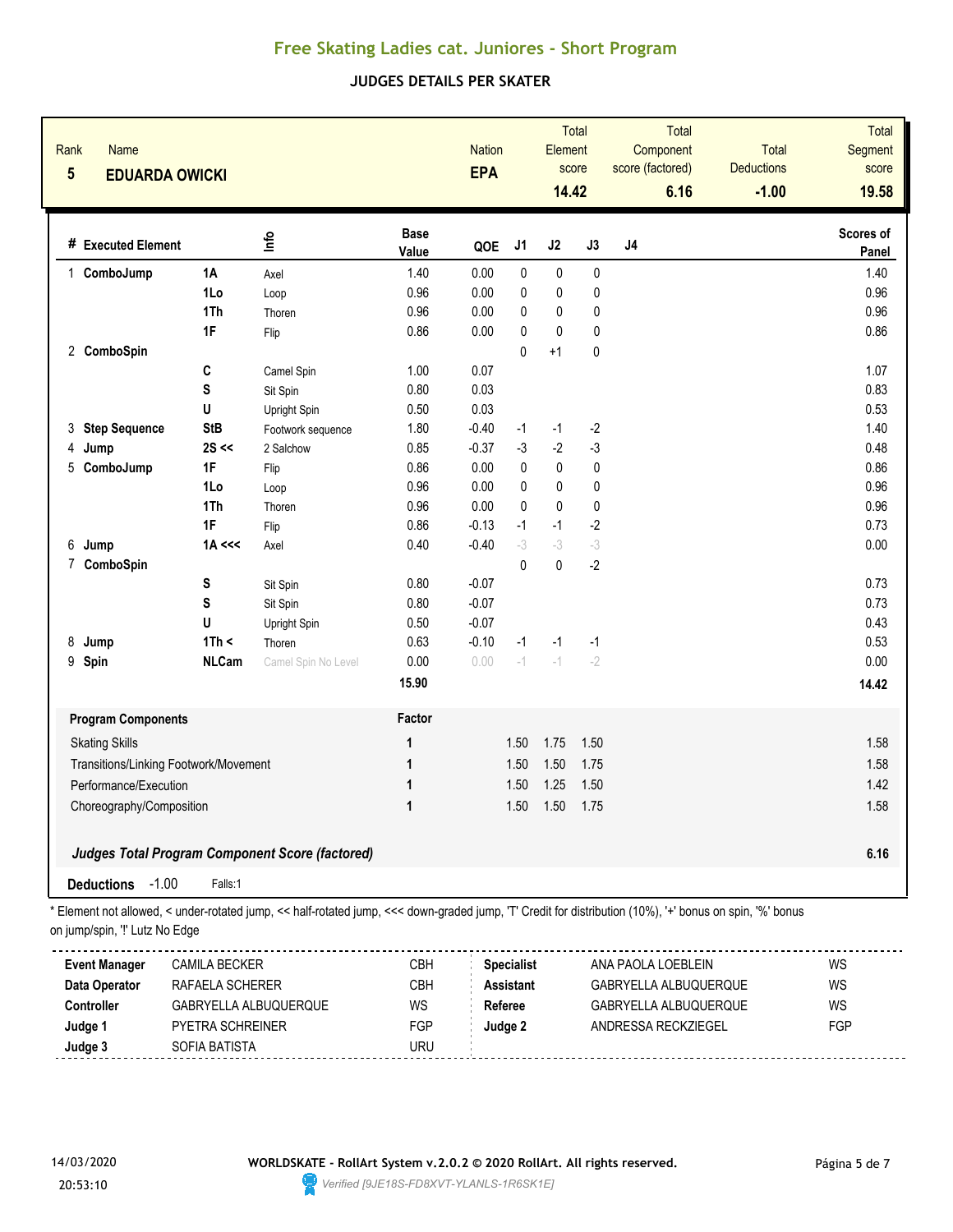#### **JUDGES DETAILS PER SKATER**

| Rank<br>$6\phantom{1}$ | <b>Name</b>                    | <b>MARTINA CRESTANI</b>               |                                                                                                                                                        |                      | <b>Nation</b><br>AAB |                                 | Element<br>11.23 | Total<br>score | Total<br>Component<br>score (factored)<br>6.08 | <b>Total</b><br><b>Deductions</b><br>$-1.00$ | <b>Total</b><br>Segment<br>score<br>16.31 |
|------------------------|--------------------------------|---------------------------------------|--------------------------------------------------------------------------------------------------------------------------------------------------------|----------------------|----------------------|---------------------------------|------------------|----------------|------------------------------------------------|----------------------------------------------|-------------------------------------------|
|                        | # Executed Element             |                                       | lnfo                                                                                                                                                   | <b>Base</b><br>Value | QOE                  | J1                              | J2               | J3             | J <sub>4</sub>                                 |                                              | <b>Scores of</b><br>Panel                 |
| 1                      | Jump                           | 2F <                                  | 2 Flip                                                                                                                                                 | 1.40                 | $-0.13$              | $-1$                            | $-1$             | $\pmb{0}$      |                                                |                                              | 1.27                                      |
|                        | 2 Jump                         | 1A <                                  | Axel                                                                                                                                                   | 0.91                 | $-0.30$              | $-1$                            | $-2$             | $-3$           |                                                |                                              | 0.61                                      |
|                        | 3 ComboJump                    | 1A                                    | Axel                                                                                                                                                   | 1.40                 | $-0.23$              | $-1$                            | $-1$             | $-2$           |                                                |                                              | 1.17                                      |
|                        |                                | <b>NJ</b>                             | No Jump                                                                                                                                                | 0.00                 | 0.00                 | $\begin{matrix} 0 \end{matrix}$ | $\sqrt{2}$       | $\bigcirc$     |                                                |                                              | 0.00                                      |
|                        |                                | 1Lo                                   | Loop                                                                                                                                                   | 0.96                 | $-0.07$              | 0                               | $-1$             | $-1$           |                                                |                                              | 0.89                                      |
|                        |                                | 2T                                    | 2 Toeloop                                                                                                                                              | 1.85                 | $-0.20$              | $-1$                            | $-1$             | $-1$           |                                                |                                              | 1.65                                      |
| 4                      | ComboSpin                      |                                       |                                                                                                                                                        |                      |                      | $-1$                            | $-2$             | $-3$           |                                                |                                              |                                           |
|                        |                                | C                                     | Camel Spin                                                                                                                                             | 1.00                 | $-0.40$              |                                 |                  |                |                                                |                                              | 0.60                                      |
|                        |                                | S                                     | Sit Spin                                                                                                                                               | 0.80                 | $-0.20$              |                                 |                  |                |                                                |                                              | 0.60                                      |
|                        |                                | <b>NLCam</b>                          | Camel Spin No Level                                                                                                                                    | 0.00                 | 0.00                 |                                 |                  |                |                                                |                                              | 0.00                                      |
|                        | 5 ComboSpin                    |                                       |                                                                                                                                                        |                      |                      | $-2$                            | $-2$             | $-3$           |                                                |                                              |                                           |
|                        |                                | <b>NLCam</b>                          | Camel Spin No Level                                                                                                                                    | $0.00*$              |                      |                                 |                  |                |                                                |                                              |                                           |
|                        |                                | U                                     | Upright Spin                                                                                                                                           | $0.50*$              |                      |                                 |                  |                |                                                |                                              |                                           |
|                        |                                | <b>NLUpr</b>                          | Upright Spin No level                                                                                                                                  | $0.00*$              |                      |                                 |                  |                |                                                |                                              |                                           |
| 6                      | <b>Step Sequence</b>           | St <sub>1</sub>                       | Footwork sequence                                                                                                                                      | 2.30                 | $-0.40$              | $-1$                            | $-1$             | $-2$           |                                                |                                              | 1.90                                      |
| 7                      | Jump                           | 2S                                    | 2 Salchow                                                                                                                                              | 1.70                 | $-0.30$              | $-1$                            | $-2$             | $-3$           |                                                |                                              | 1.40                                      |
| 8                      | ComboJump                      | 1Th <                                 | Thoren                                                                                                                                                 | 0.48                 | $-0.20$              | $-2$                            | $-2$             | $-2$           |                                                |                                              | 0.28                                      |
|                        |                                | 1F                                    | Flip                                                                                                                                                   | 0.86                 | 0.00                 | 0                               | $\pmb{0}$        | $\pmb{0}$      |                                                |                                              | 0.86                                      |
| 9                      | Jump                           | 2T <                                  | 2 Toeloop                                                                                                                                              | $0.85*$              |                      | $-2$                            | $-3$             | $-3$           |                                                |                                              |                                           |
|                        | 10 Spin                        | <b>NLCam</b>                          | Camel Spin No Level                                                                                                                                    | 0.00                 | 0.00                 | $-3$                            | $-2$             | $-2$           |                                                |                                              | 0.00                                      |
|                        |                                |                                       |                                                                                                                                                        | 13.66                |                      |                                 |                  |                |                                                |                                              | 11.23                                     |
|                        | <b>Program Components</b>      |                                       |                                                                                                                                                        | Factor               |                      |                                 |                  |                |                                                |                                              |                                           |
|                        |                                |                                       |                                                                                                                                                        |                      |                      |                                 |                  |                |                                                |                                              |                                           |
|                        | <b>Skating Skills</b>          |                                       |                                                                                                                                                        | 1                    |                      | 2.00                            | 1.50             | 1.75           |                                                |                                              | 1.75                                      |
|                        |                                | Transitions/Linking Footwork/Movement |                                                                                                                                                        | 1                    |                      | 1.75                            | 1.50             | 1.25           |                                                |                                              | 1.50                                      |
|                        | Performance/Execution          |                                       |                                                                                                                                                        | 1                    |                      | 1.50                            | 1.25             | 1.00           |                                                |                                              | 1.25                                      |
|                        | Choreography/Composition       |                                       |                                                                                                                                                        | 1                    |                      | 1.75                            | 1.25             | 1.75           |                                                |                                              | 1.58                                      |
|                        |                                |                                       | <b>Judges Total Program Component Score (factored)</b>                                                                                                 |                      |                      |                                 |                  |                |                                                |                                              | 6.08                                      |
|                        | $-1.00$<br><b>Deductions</b>   | Falls:1                               |                                                                                                                                                        |                      |                      |                                 |                  |                |                                                |                                              |                                           |
|                        |                                |                                       | Element not allowed, < under-rotated jump, << half-rotated jump, <<< down-graded jump, 'T' Credit for distribution (10%), '+' bonus on spin, '%' bonus |                      |                      |                                 |                  |                |                                                |                                              |                                           |
|                        | on jump/spin, "!' Lutz No Edge |                                       |                                                                                                                                                        |                      |                      |                                 |                  |                |                                                |                                              |                                           |
|                        | <b>Event Manager</b>           | <b>CAMILA BECKER</b>                  |                                                                                                                                                        | CBH                  |                      | <b>Specialist</b>               |                  |                | ANA PAOLA LOEBLEIN                             |                                              | WS                                        |
|                        | Data Operator                  | RAFAELA SCHERER                       |                                                                                                                                                        | CBH                  |                      | <b>Assistant</b>                |                  |                | GABRYELLA ALBUQUERQUE                          |                                              | WS                                        |
|                        | Controller                     | GABRYELLA ALBUQUERQUE                 |                                                                                                                                                        | WS                   |                      | Referee                         |                  |                | GABRYELLA ALBUQUERQUE                          |                                              | WS                                        |



**Judge 3** SOFIA BATISTA URU

**Judge 1** PYETRA SCHREINER FGP **Judge 2** ANDRESSA RECKZIEGEL FGP